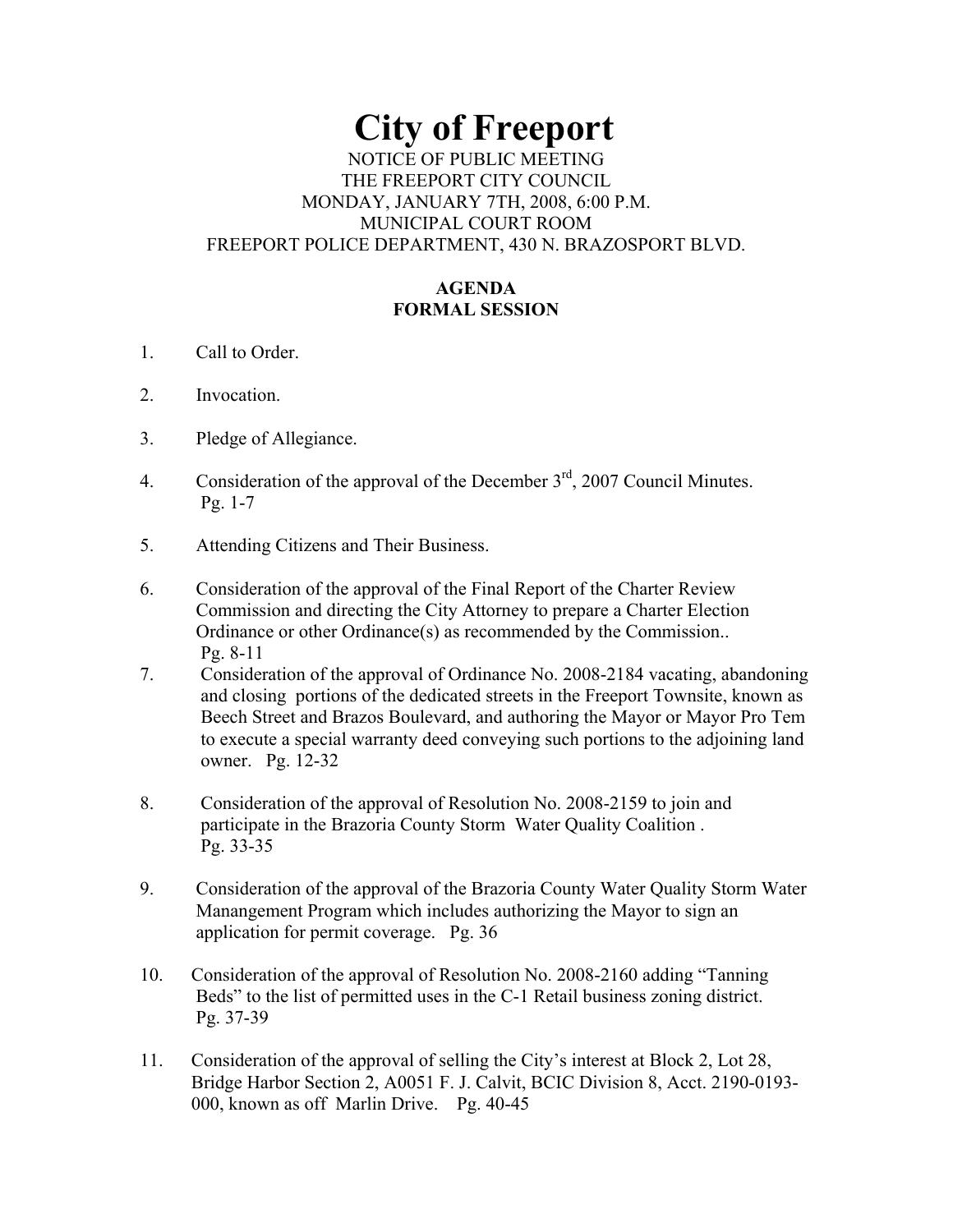- 12. Consideration of the approval of selling the City's interest at Block 2, Lot 26, Bridge Harbor Section 2, Abstract 51 F. J. Calvit, BCIC Division 8, Acct. No. 2190-0191-000 known as off Marlin Drive. Pg. 46-50
- 13. Consideration of the approval of selling the City's interest at Block 1, Lot 28 Bridge Harbor Sec. 2, F. J. Calvit, BCIC Division 8, Acct. No. 2190-0164- 000, known as off Marlin Drive. Pg. 51-54
- 14. Consideration of the approval of selling the City's interest at Block 2, Lot 16, Bridge Harbor Section 2, Abstract 51 F. J. Calvit, BCIC Division 8, Acct. No. 2190-0182-000, known as off Marlin Drive. Pg. 55-61
- 15. Consideration of the approval of selling the City's interest at Block 2, Lot 6, Bridge Harbor Section 2, Abstract 51, F. J. Calvit, BCIC Division 8, Acct. No. 2190-0172-000, known as off Marlin Drive. Pg. 62-68
- 16. Consideration of the approval of selling the City's interest at Block 3, Lot 7, Bridge Harbor Section 2, Abstract 51, F. J. Calvit, BCIC Division 8, Acct. No. 2190-0201-000, known as off Marlin Drive. Pg. 69-72
- 17. Consideration of the approval of selling the City's interest at Block 4, Lot 20, Bridge Harbor Section 2, Abstract 51, F. J. Calvit, BCIC Division 8, Acct. No. 2190-0246-000, known as off Marlin Drive. Pg. 73-76
- 18. Consideration of the approval of selling the City's interest at Block 2, Lot 15, Bridge Harbor Section No. 2, Abstract 51 F. J. Calvit, BCIC Division 8, Acct. No. 2190-0181-000, known as off Marlin Drive. Pg. 77-80
- 19. Consideration of the approval of selling the City's interest at Block 85, Lot 13-14 Velasco Townsite, Acct. No 8110-0858-000, known as 121-123 South Ave. F. Pg. 81-86
- 20. Consideration of the approval of selling the City's interest at Block 6, Lot 26, Southview Garden S/D, Acct. No. 7750-0115-000, known as 818 W.  $11<sup>th</sup>$  Street. Pg. 87-91
- 21. Consideration of the approval of selling the City's interest at Block 758, Lot 2, Velasco Townsite, Acct. No. 8110-3584-000, known as 1522 North Ave. M. Pg. 92-95
- 22. Consideration of the approval of selling the City's interest at Block 718, Lot 17- 18, Velasco Townsite, Acct. No. 8110-3118-000, known as 1209-1211 North Ave. P. Pg. 96-99